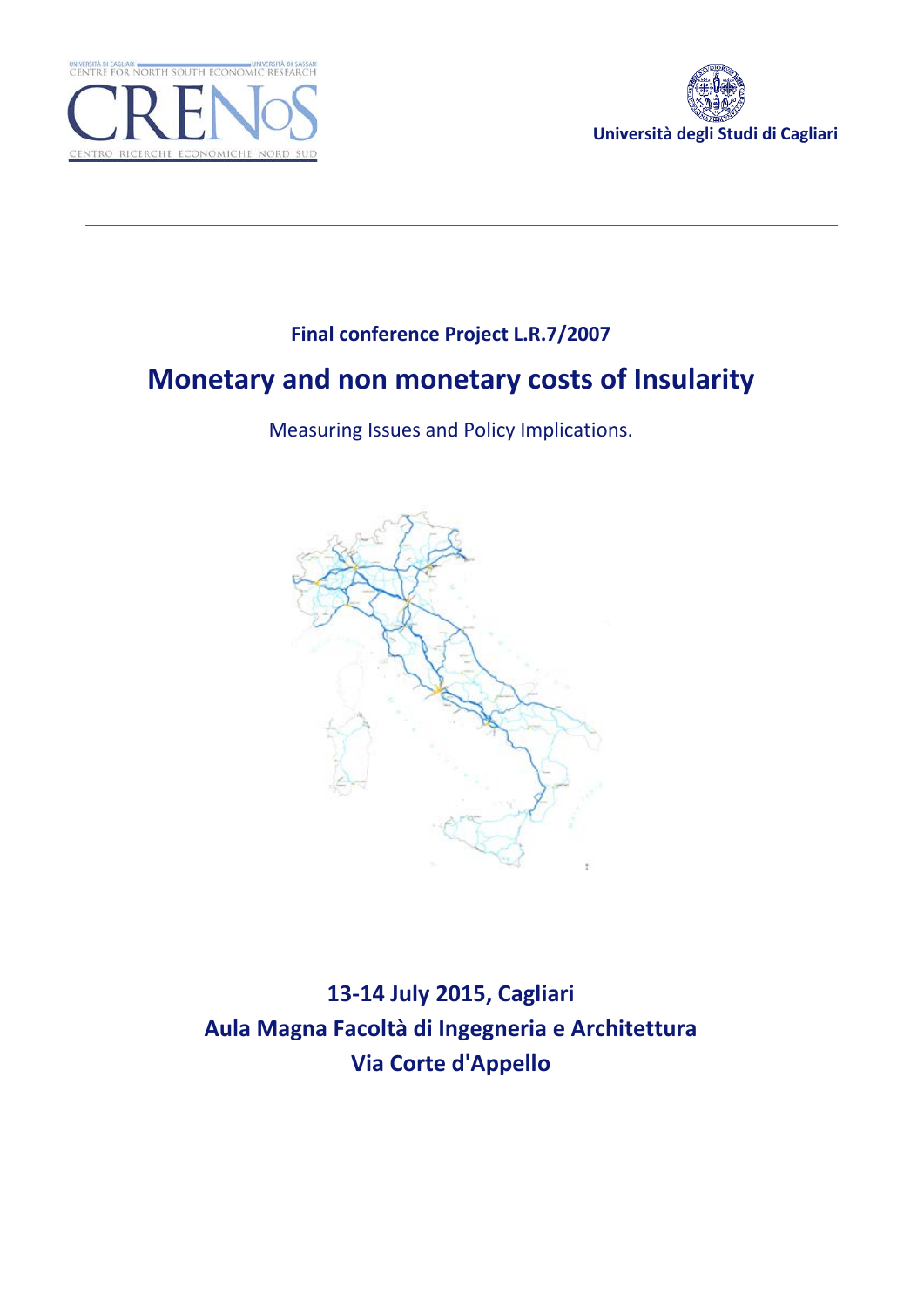



## **13 JULY, 2015**

#### **14.30 - 14.45 Welcoming Address**

#### **14.45 - 16.45 The costs imposed by the geography of land discontinuity**

Chair: Anna M Pinna (Un. of Cagliari)

- A taxonomy on Insularity (Vania Licio and Anna M Pinna, Un. of Cagliari)
- Insularity and trade costs: from islands of the world to the Italian provinces (Luca De Benedictis, Un. of Macerata and Anna M Pinna)
- Insularity and the impact of geographical and cultural distance (Carlo Mastinu, Un. of Cagliari, and Massimo del Gatto, Un. of Pescara)
- Insularity in the European Union: accessibility and maritime transport (Italo Meloni and Benedetta Sanjust di Teulada, Un. of Cagliari)
- Insularity and the development of a regional transport network: a simulation model applied to Sardinia (Fabio Cerina, Luisanna Cocco, Katiuscia Mannaro, Michele Marchesi, Un. di Cagliari)
- Access to energy networks (Concetta Rau, Nomisma)

(Discussant: Alan Winters, University of Brighton)

#### **16.45 - 17.00 Coffee Break**

#### **17.00 - 19.00 Non-monetary costs of insularity**

Chair: Stefano Usai (Un. of Cagliari)

- The diffusion of Esselunga, economies of density and insularity (Luisanna Cocco, Manuela Deidda, Michele Marchesi, Un. of Cagliari)
- Size and productivity in the retail sector in Italy (Carlo Mastinu, Un. of Cagliari, and Massimo del Gatto, Un. of Pescara)
- Regional patterns in the performance of Italian businesses (Carola Casti, Manuela Deidda, Un. of Cagliari, Massimo Del Gatto, Sergio De Nardis, Nomisma, Anna M Pinna)
- Case study of retail group Conad in Sardinia (Concetta Rau and Sergio de Nardis, Nomisma)

(Discussants: Gianmarco Ottaviano, University of Bologna)